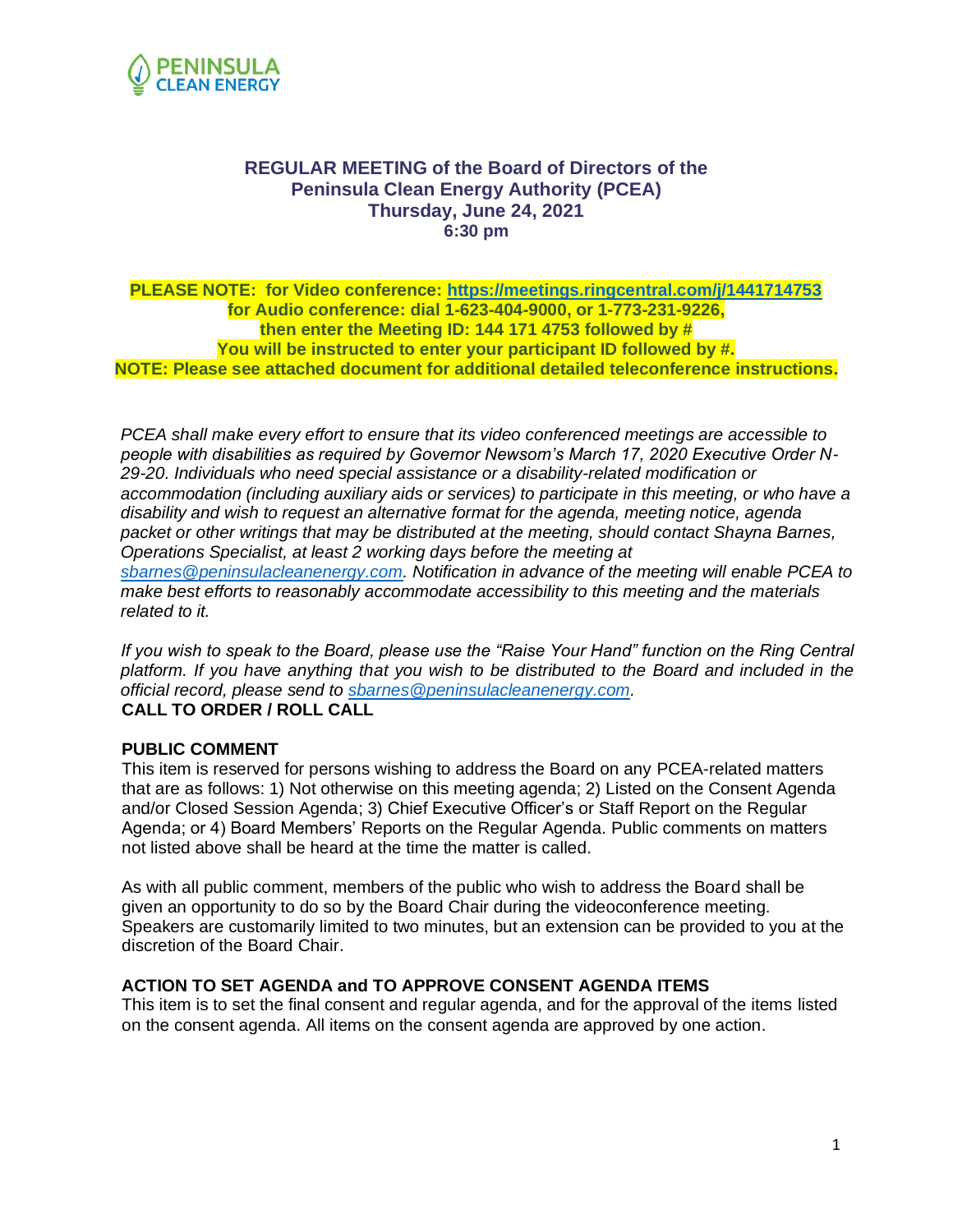## **REGULAR AGENDA**

- 1. Chair Report (Discussion)
- 2. CEO Report (Discussion)
- 3. Citizens Advisory Committee Report (Discussion)
- 4. Approve Fiscal Year 2021-2022 Budget (Action)
- 5. Approve EV Managed Charging Pilot (Action)
- 6. Disadvantaged Community Solar Program (DAC-GT) Update (Discussion)
- 7. E-Bikes Program Update (Discussion)
- 8. Board Members' Reports (Discussion)

#### **CONSENT AGENDA**

- 9. Approval of Energize Colleges Grant (Consent Action)
- 10. Authorize an Agreement with ABB Enterprise Software (ABB) to provide additional advisory services in the amount of \$45,000 (Consent – Action)
- 11. Approve Amendment to RidePanda Contract to raise maximum amount to \$225,600

(Consent – Action)

12. Approval of the Minutes for the May 27, 2021 Meeting (Consent - Action)

## **CLOSED SESSION**

(The Board will adjourn to closed session to consider the following items at the end of the agenda, or at any time during the meeting as time permits. At the conclusion of closed session, the Board will reconvene in open session to report on any actions taken for which a report is required by law.)

1. PUBLIC EMPLOYEE PERFORMANCE EVALUATION Title: Chief Executive Officer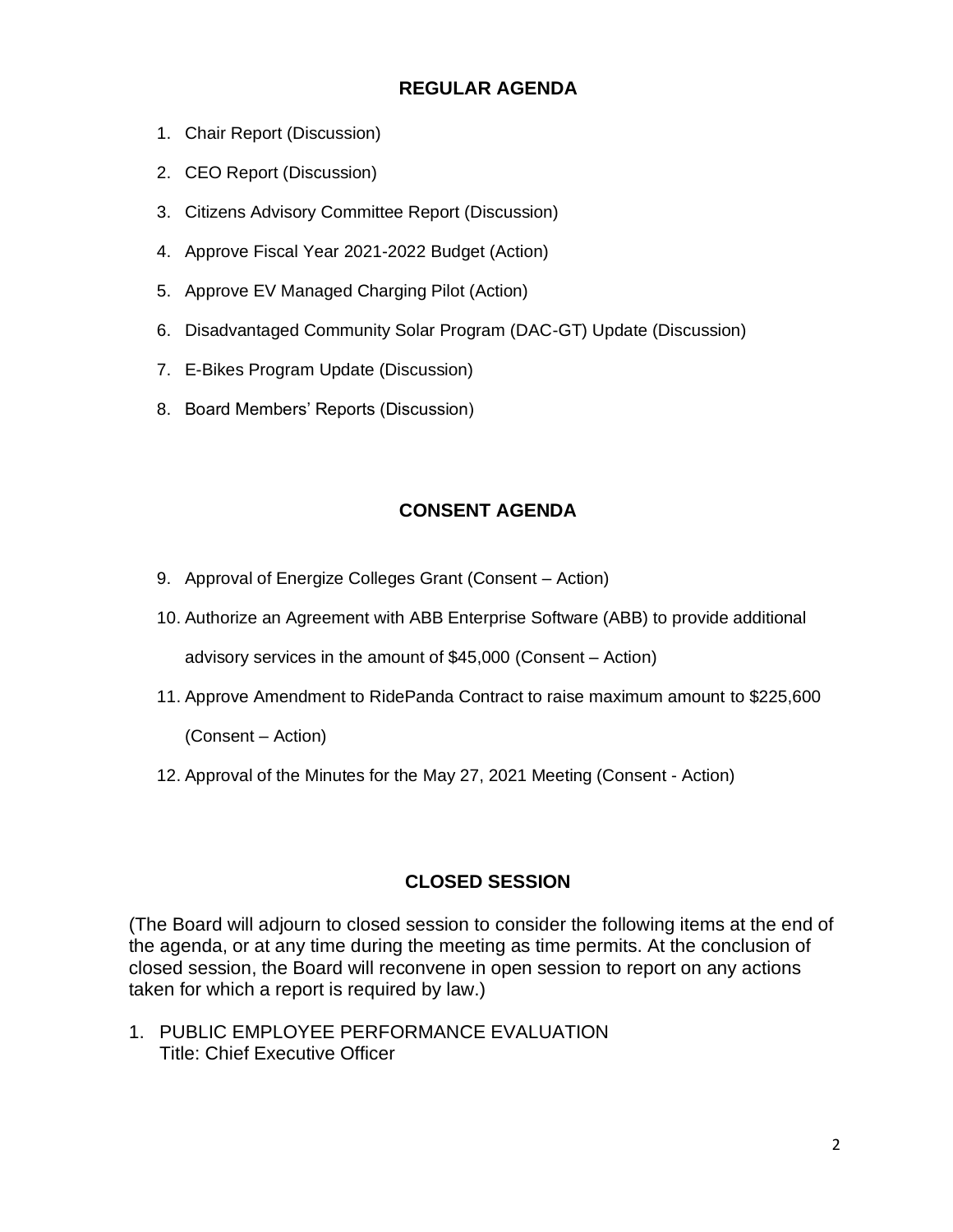2. CONFERENCE WITH LABOR NEGOTIATORS Agency Designated Representatives: Rick Degolia and David Silberman Unrepresented Employee: Chief Executive Officer

3. RECONVENE OPEN SESSION (IF NECESSARY) TO REPORT ANY ACTION(S) TAKEN DURING CLOSED SESSION

## **INFORMATION ONLY REPORTS**

- 13. Marketing and Outreach Report
- 14. Regulatory Report
- 15. Legislative Report
- 16. Community Energy Programs Report
- 17. Procurement Report
- 18. Report on California Community Power (CCP) Joint Powers Authority on Board

Meeting held on June 16, 2021

19. Industry Acronyms and Terms

Public records that relate to any item on the open session agenda for a regular board meeting are available for public inspection. Those records that are distributed less than 72 hours prior to the meeting are available for public inspection at the same time they are distributed to all members, or a majority of the members of the Board. The Board has designated the Peninsula Clean Energy office, located at 2075 Woodside Road, Redwood City, CA 94061, for the purpose of making those public records available for inspection. The documents are also available on the PCEA's Internet Web site located at: [http://www.peninsulacleanenergy.com.](http://www.peninsulacleanenergy.com/)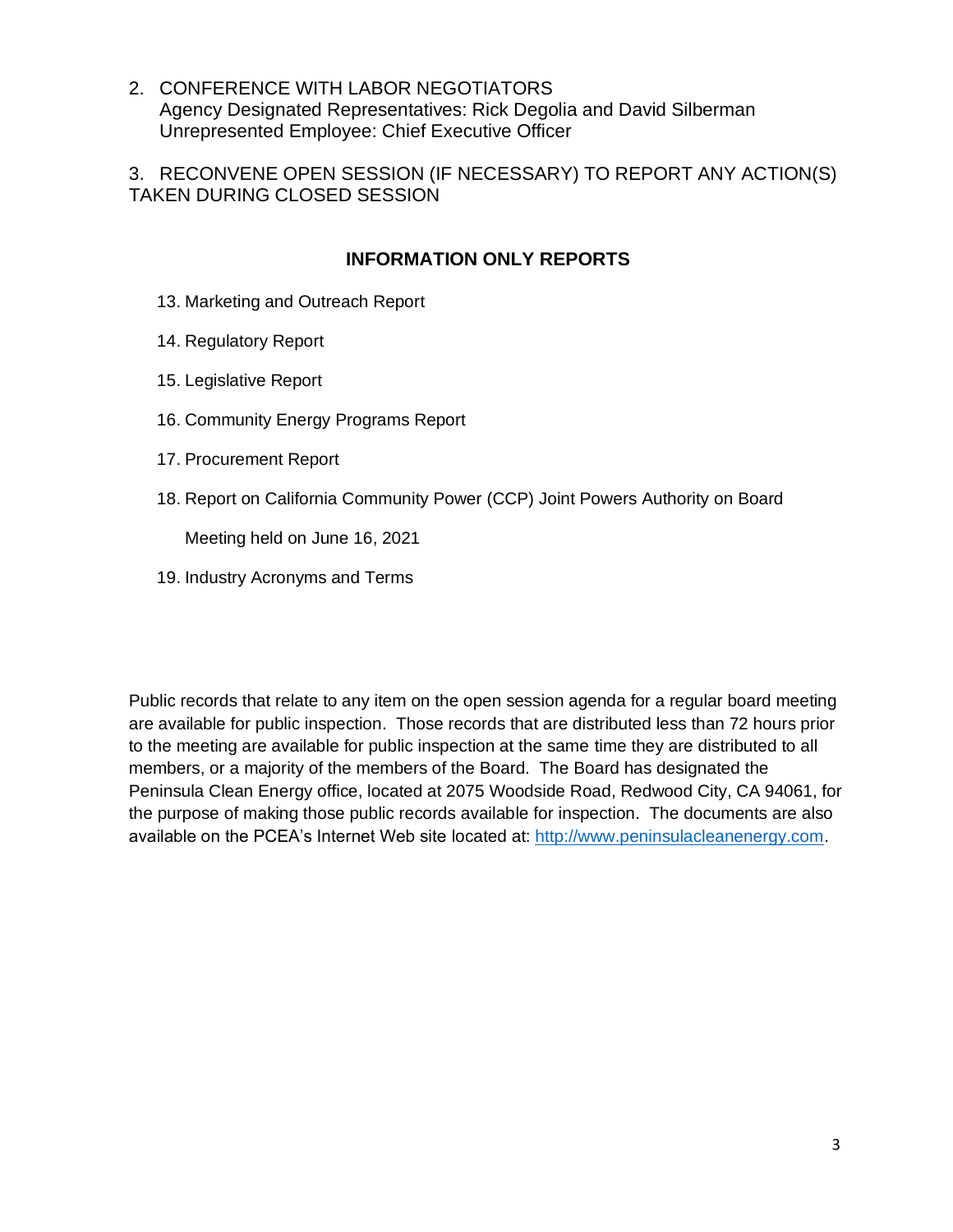# **Instructions for Joining a RingCentral Meeting via Computer or Phone**

### **Best Practices:**

- Please mute your microphone when you are not speaking to minimize audio feedback
- If possible, utilize headphones or ear buds to minimize audio feedback
- If participating via videoconference, audio quality is often better if you use the dial-in option (Option 1 below) rather than your computer audio

## **Options for Joining**

- **A. Videoconference with Phone Call Audio (***Recommended***) – see Option 1 below**
- **B. Videoconference with Computer Audio – see Option 2 below**
- **C. Calling in from iPhone using one-tap – see Option 3 below**
- **D. Calling in via Telephone/Landline – see Option 4 below**

## **Videoconference Options:**

**Prior to the meeting, we recommend that you install the RingCentral Meetings application on your computer by clicking here:** <https://www.ringcentral.com/apps/rc-meetings>

**If you want full capabilities for videoconferencing (audio, video, screensharing) you must download the RingCentral application.** 

## **Option 1 Videoconference with Phone Call Audio (Recommended):**

- 1. From your computer, click on the following link: [https://meetings.ringcentral.com/j/1441714753](https://www.google.com/url?q=https://meetings.ringcentral.com/j/1441714753&sa=D&source=calendar&ust=1623875048110000&usg=AOvVaw0C0C-lkSUkXgRabExPfW8z)
- 2. The RingCentral Application will open on its own or you will be instructed to Open RingCentral Meetings.
- 3. After the application opens, the pop-up screen below will appear asking you to choose ONE of the audio conference options. Click on the Phone Call option at the top of the pop-up screen.

| $\circ$ | Choose ONE of the audio conference options |                                                              |                  |
|---------|--------------------------------------------|--------------------------------------------------------------|------------------|
| ą       | <b>C</b> Phone Call                        |                                                              | □ Computer Audio |
|         |                                            |                                                              |                  |
|         |                                            | $\blacksquare$ $\blacktriangleright$ Dial: +1 (469) 445 0100 |                  |
|         |                                            | +1 (773) 231 9226                                            |                  |
|         |                                            | +1 (720) 902 7700                                            |                  |
|         |                                            | +1 (623) 404 9000                                            |                  |
|         |                                            | +1 (470) 869 2200                                            |                  |
|         |                                            | Meeting ID: 148 313 0207                                     |                  |
|         | Participant ID: 22                         |                                                              |                  |
|         |                                            |                                                              |                  |

IMPORTANT: Please do not use the Participant ID that is in the picture to the left. Enter the Participant ID that appears on your own personal pop-up.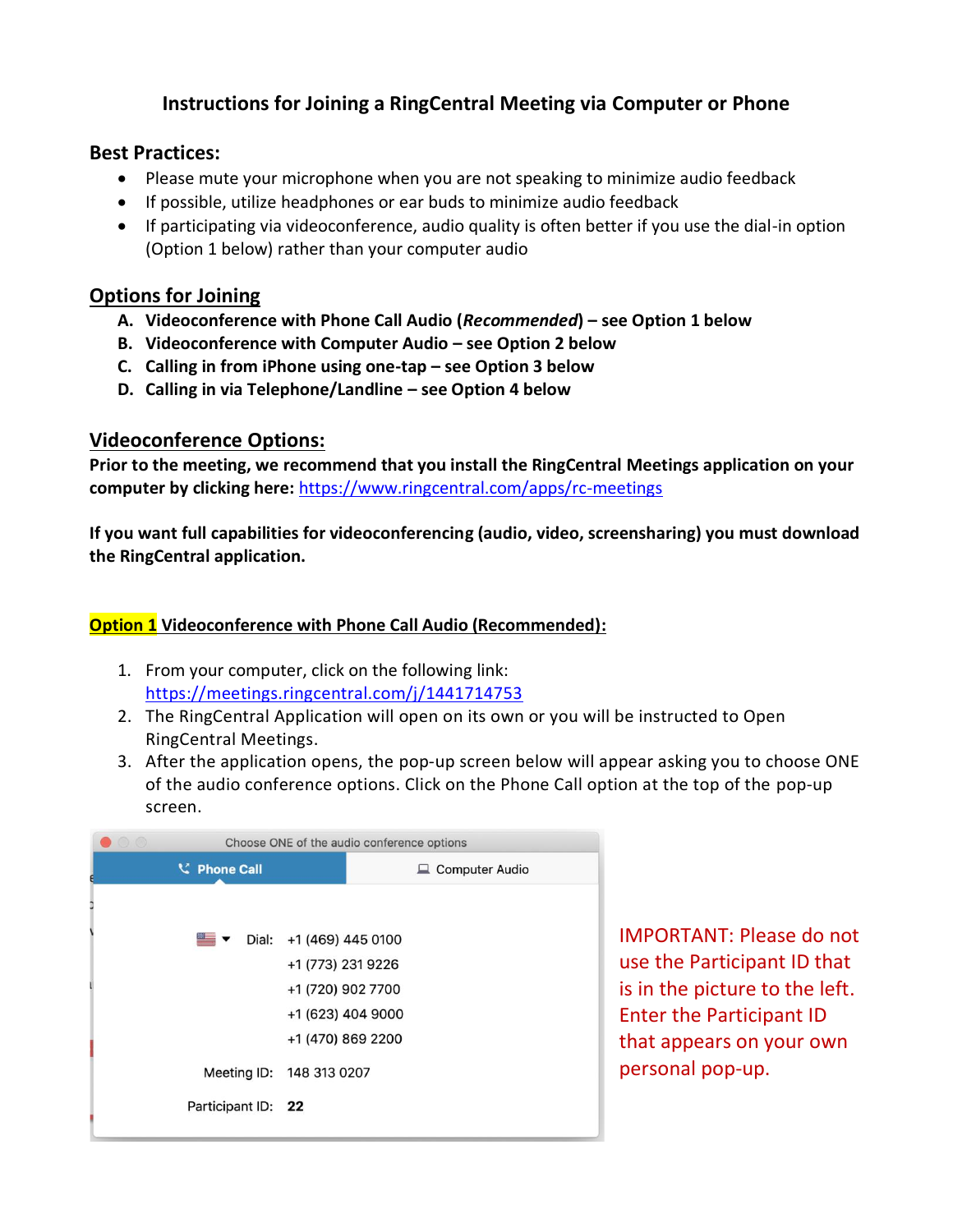- 4. Please dial one of the phone numbers for the meeting (it does not matter which one):
	- +1 (623) 404 9000 +1 (469) 445 0100 +1 (773) 231 9226 +1 (720) 902 7700
	- +1 (470) 869 2200
- **5.** You will be instructed to enter the meeting ID: **144 171 4753 followed by #**
- 6. You will be instructed to enter in your **Participant ID followed by #.** Your Participant ID is unique to you and is what connects your phone number to your RingCentral account.
- 7. After a few seconds, your phone audio should be connected to the RingCentral application on your computer.
- 8. In order to enable video, click on "Start Video" in the bottom left-hand corner of the screen. This menu bar is also where you can mute/unmute your audio.

#### **Option 2 Videoconference with Computer Audio:**

- 1. From your computer, click on the following link: [https://meetings.ringcentral.com/j/1441714753](https://www.google.com/url?q=https://meetings.ringcentral.com/j/1441714753&sa=D&source=calendar&ust=1623875048110000&usg=AOvVaw0C0C-lkSUkXgRabExPfW8z)
- 2. The RingCentral Application will open on its own or you will be instructed to Open RingCentral Meetings.
- 3. After the application opens, the pop-up screen below will appear asking you to choose ONE of the audio conference options. Click on the Computer Audio option at the top of the popup screen.



- 4. Click the green **Join With Computer** Audio button
- 5. In order to enable video, click on "Start Video" in the bottom left hand corner of the screen. This menu bar is also where you can mute/unmute your audio.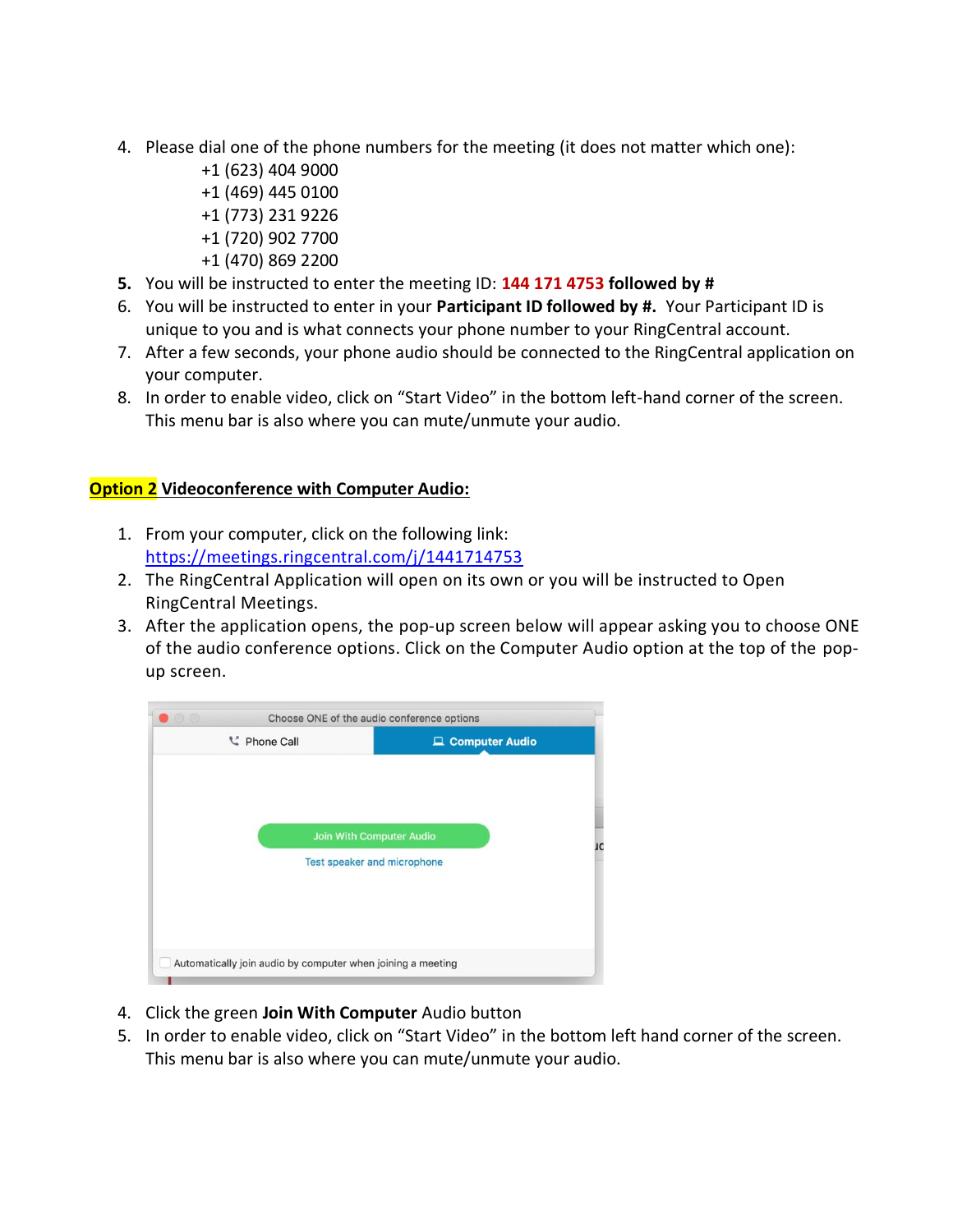## **Audio Only Options:**

**Please note that if you call in/use the audio only option, you will not be able to see the speakers or any presentation materials in real time.**

#### **Option 3: Calling in from iPhone using one-tap**

Click on one of the following "one-tap" numbers from your iPhone. Any number will work, but dial by your location for better audio quality:

+1(650)2424929,,1441714753# +1(213)2505700,,1441714753# +1(720)9027700,,1441714753# (US Central) +1(346)9804201,,1441714753# +1(623)4049000,,1441714753# (US West) +1(470)8692200,,1441714753# (US East) +1(646)3573664,,1441714753# +1(773)2319226,,1441714753# (US North) +1(312)2630281,,1441714753# +1(469)4450100,,1441714753# (US South)

This is the call-in number followed by the meeting ID. Your iPhone will dial both numbers for you.

You will be instructed to **enter your participant ID followed by #**

If you do not have a participant ID or do not know it, you can stay on the line and you will automatically join the meeting

#### **Option 4: Calling in via Telephone/Landline:**

Dial a following number based off of your location:

 +1(623)4049000 +1(650)2424929 +1(720)9027700 +1(213)2505700 +1(346)9804201 +1(470)8692200 +1(646)3573664 +1(773)2319226 +1(312)2630281 +1(469)4450100